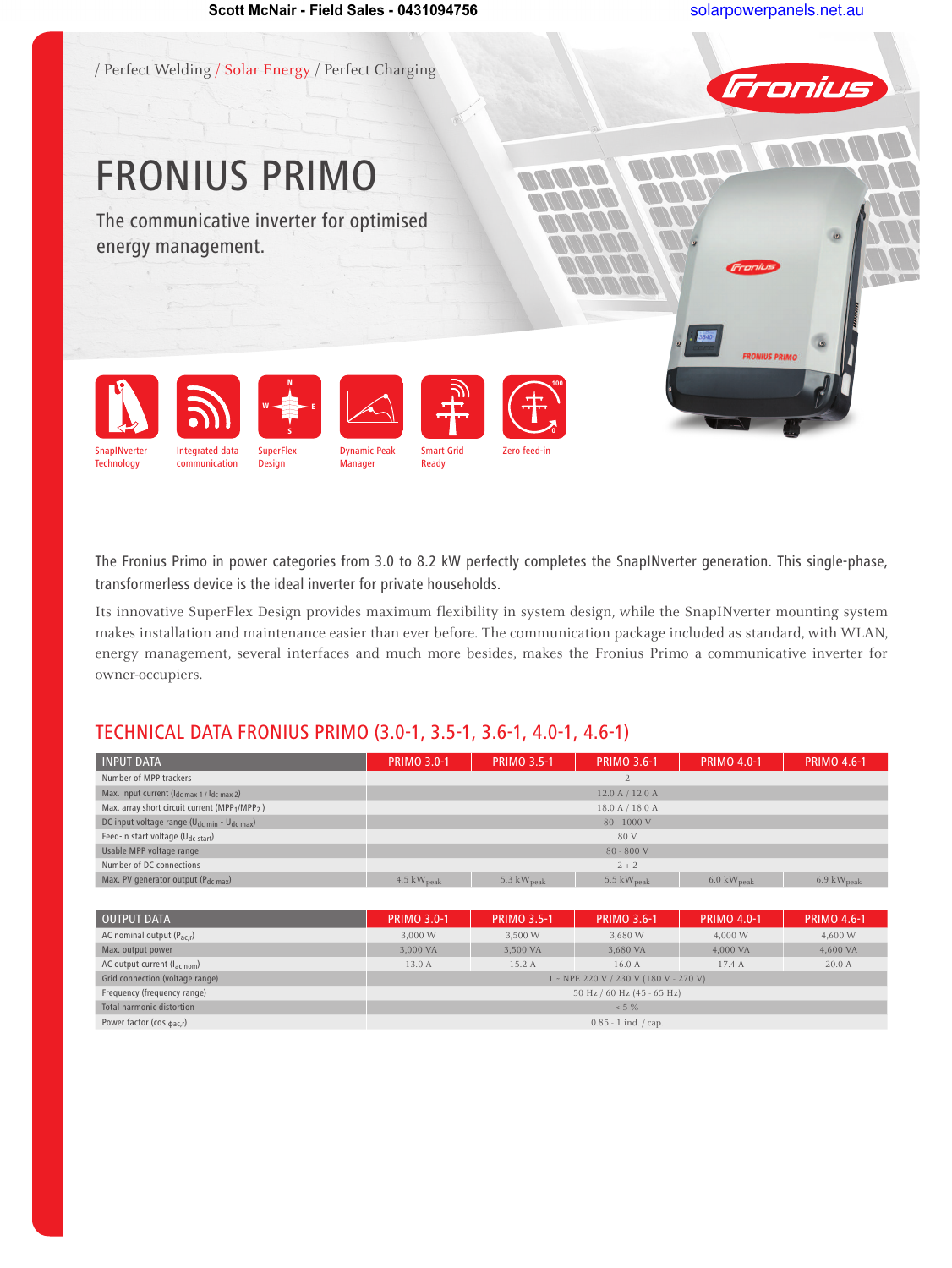# TECHNICAL DATA FRONIUS PRIMO (3.0-1, 3.5-1, 3.6-1, 4.0-1, 4.6-1)

| <b>GENERAL DATA</b>                          | <b>PRIMO 3.0-1</b> | <b>PRIMO 3.5-1</b> | <b>PRIMO 3.6-1</b>                                               | <b>PRIMO 4.0-1</b> | <b>PRIMO 4.6-1</b> |  |  |
|----------------------------------------------|--------------------|--------------------|------------------------------------------------------------------|--------------------|--------------------|--|--|
| Dimensions (height x width x depth)          | 645 x 431 x 204 mm |                    |                                                                  |                    |                    |  |  |
| Weight                                       |                    |                    | $21.5 \text{ kg}$                                                |                    |                    |  |  |
| Degree of protection                         |                    |                    | IP 65                                                            |                    |                    |  |  |
| <b>Protection class</b>                      |                    |                    |                                                                  |                    |                    |  |  |
| Overvoltage category (DC / AC) <sup>1)</sup> |                    |                    | 2/3                                                              |                    |                    |  |  |
| Night time consumption                       |                    |                    | $\leq 1$ W                                                       |                    |                    |  |  |
| Inverter design                              |                    |                    | Transformerless                                                  |                    |                    |  |  |
| Cooling                                      |                    |                    | Regulated air cooling                                            |                    |                    |  |  |
| Installation                                 |                    |                    | Indoor and outdoor installation                                  |                    |                    |  |  |
| Ambient temperature range                    |                    |                    | $-40 - +55$ °C                                                   |                    |                    |  |  |
| Permitted humidity                           |                    |                    | $0 - 100 \%$                                                     |                    |                    |  |  |
| Max. altitude                                |                    |                    | $4,000 \; \mathrm{m}$                                            |                    |                    |  |  |
| DC connection technology                     |                    |                    | $4x$ DC+ and $4x$ DC- screw terminals $2.5 - 16$ mm <sup>2</sup> |                    |                    |  |  |
| AC connection technology                     |                    |                    | 3-pole AC screw terminals 2.5 - 16 mm <sup>2</sup>               |                    |                    |  |  |
| Certificates and compliance with standards   |                    |                    | DIN V VDE 0126-1-1/A1, IEC 62109-1/-2, IEC 62116, IEC 61727,     |                    |                    |  |  |
|                                              |                    |                    | AS 4777-2, AS 4777-3, G83/2, G59/3, CEI 0-21, VDE AR N 4105      |                    |                    |  |  |

| <b>EFFICIENCY</b>         | <b>PRIMO 3.0-1</b> | <b>PRIMO 3.5-1</b> | <b>PRIMO 3.6-1</b> | <b>PRIMO 4.0-1</b> | <b>PRIMO 4.6-1</b> |
|---------------------------|--------------------|--------------------|--------------------|--------------------|--------------------|
| Max. efficiency           | 98.0%              | 98.0%              | 98.0%              | 98.1 %             | 98.1 %             |
| European efficiency (nEU) | 96.1%              | 96.8%              | 96.8%              | 97.0 %             | 97.0%              |
| MPP adaptation efficiency |                    |                    | > 99.9%            |                    |                    |

| <b>PROTECTIVE DEVICES</b>   | <b>PRIMO 3.0-1</b> | <b>PRIMO 3.5-1</b> | <b>PRIMO 3.6-1</b>                      | <b>PRIMO 4.0-1</b> | <b>PRIMO 4.6-1</b> |  |
|-----------------------------|--------------------|--------------------|-----------------------------------------|--------------------|--------------------|--|
| DC insulation measurement   | Yes                |                    |                                         |                    |                    |  |
| Overload behaviour          |                    |                    | Operating point shift. Power limitation |                    |                    |  |
| DC disconnector             |                    |                    | Yes                                     |                    |                    |  |
| Reverse polarity protection |                    |                    | Yes                                     |                    |                    |  |

| <b>INTERFACES</b>                    | <b>PRIMO 3.0-1</b>                   | <b>PRIMO 3.5-1</b> | <b>PRIMO 3.6-1</b>                                              | <b>PRIMO 4.0-1</b> | <b>PRIMO 4.6-1</b> |  |
|--------------------------------------|--------------------------------------|--------------------|-----------------------------------------------------------------|--------------------|--------------------|--|
| <b>WLAN / Ethernet LAN</b>           |                                      |                    | Fronius Solar.web, Modbus TCP SunSpec, Fronius Solar API (JSON) |                    |                    |  |
| 6 inputs and 4 digital in/out        | Interface to ripple control receiver |                    |                                                                 |                    |                    |  |
| USB (A socket) $^{2}$                |                                      |                    | Datalogging, inverter update via USB flash drive                |                    |                    |  |
| 2x RS422 (RJ45 socket) <sup>2)</sup> |                                      |                    | Fronius Solar Net                                               |                    |                    |  |
| Signalling output <sup>2)</sup>      |                                      |                    | Energy management (potential-free relay output)                 |                    |                    |  |
| Datalogger and Webserver             |                                      |                    | Included                                                        |                    |                    |  |
| External input <sup>2)</sup>         |                                      |                    | S0-Meter Interface / Input for overvoltage protection           |                    |                    |  |
| <b>RS485</b>                         |                                      |                    | Modbus RTU SunSpec or meter connection                          |                    |                    |  |

1) According to IEC 62109-1.

2) Also available in the light version.

Further information regarding the availability of the inverters in your country can be found at **www.fronius.com.**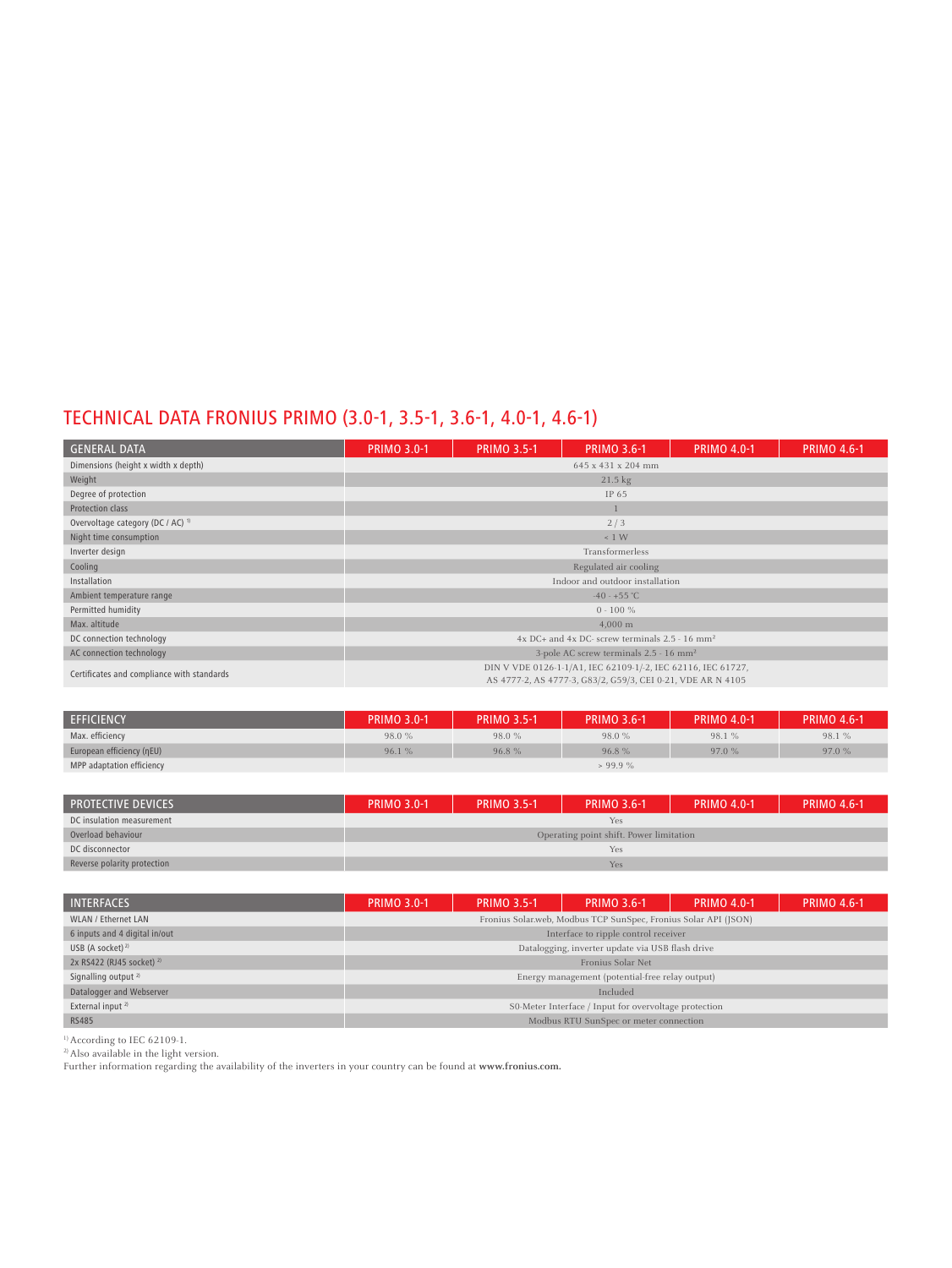

#### FRONIUS PRIMO 8.2-1 EFFICIENCY CURVE FRONIUS PRIMO 8.2-1 TEMPERATURE DERATING



## TECHNICAL DATA FRONIUS PRIMO (5.0-1, 5.0-1 AUS, 6.0-1, 8.2-1)

| <b>INPUT DATA</b>                                                      | <b>PRIMO 5.0-1</b>             | <b>PRIMO 5.0-1 AUS</b>         | <b>PRIMO 5.0-1 SC</b>  | <b>PRIMO 6.0-1</b>     | <b>PRIMO 8.2-1</b>      |
|------------------------------------------------------------------------|--------------------------------|--------------------------------|------------------------|------------------------|-------------------------|
| Number of MPP trackers                                                 |                                |                                |                        |                        |                         |
| Max. input current $(l_{dc \, max\ 1}/l_{dc \, max\ 2})$               | 12.0 A / 12.0 A                |                                | 18.0 A / 18.0 A        |                        |                         |
| Max. array short circuit current (MPP <sub>1</sub> /MPP <sub>2</sub> ) | 18.0 A / 18.0 A                |                                | 27.0 A / 27.0 A        |                        |                         |
| DC input voltage range (U <sub>dc min</sub> - U <sub>dc max</sub> )    |                                |                                | $80 - 1,000$ V         |                        |                         |
| Feed-in start voltage (U <sub>dc start</sub> )                         |                                |                                | 80 V                   |                        |                         |
| Usable MPP voltage range                                               |                                |                                | $80 - 800$ V           |                        |                         |
| Number of DC connections                                               |                                |                                | $2 + 2$                |                        |                         |
| Max. PV generator output $(P_{dc max})$                                | $7.5 \text{ kW}_{\text{peak}}$ | $7.5 \text{ kW}_{\text{peak}}$ | 7.5 $kW_{\text{peak}}$ | 9.0 $kW_{\text{peak}}$ | 12.3 $kW_{\text{peak}}$ |

| <b>OUTPUT DATA</b>                      | <b>PRIMO 5.0-1</b> | <b>PRIMO 5.0-1 AUS</b> | <b>PRIMO 5.0-1 SC</b>                             | <b>PRIMO 6.0-1</b> | <b>PRIMO 8.2-1</b> |
|-----------------------------------------|--------------------|------------------------|---------------------------------------------------|--------------------|--------------------|
| AC nominal output $(P_{\text{ac}})$     | 5,000 W            | 4,600 W                | 5,000 W                                           | 6,000W             | 8,200 W            |
| Max. output power                       | 5,000 VA           | 5.000 VA               | 5.000 VA                                          | 6.000 VA           | 8,200 VA           |
| AC output current $(l_{\text{ac nom}})$ | 21.7 A             | 21.7 A                 | 21.7A                                             | 26.1A              | 35.7 A             |
| Grid connection (voltage range)         |                    |                        | 1 - NPE 220 V / 230 V (180 V - 270 V)             |                    |                    |
| Frequency (frequency range)             |                    |                        | 50 Hz / 60 Hz (45 - 65 Hz)                        |                    |                    |
| Total harmonic distortion               |                    |                        | $< 5 \%$                                          |                    |                    |
| Power factor (cos $_{\text{dac,r}}$ )   |                    |                        | $0.85 - 1$ ind. $\frac{\text{cap.}}{\text{cap.}}$ |                    |                    |

| <b>GENERAL DATA</b>                          | <b>PRIMO 5.0-1</b> | <b>PRIMO 5.0-1 AUS</b> | <b>PRIMO 5.0-1 SC</b>                                                                                                                     | <b>PRIMO 6.0-1</b> | <b>PRIMO 8.2-1</b> |  |  |
|----------------------------------------------|--------------------|------------------------|-------------------------------------------------------------------------------------------------------------------------------------------|--------------------|--------------------|--|--|
| Dimensions (height x width x depth)          | 645 x 431 x 204 mm |                        |                                                                                                                                           |                    |                    |  |  |
| Weight                                       | $21.5 \text{ kg}$  |                        |                                                                                                                                           |                    |                    |  |  |
| Degree of protection                         | IP 65              |                        |                                                                                                                                           |                    |                    |  |  |
| Protection class                             |                    |                        |                                                                                                                                           |                    |                    |  |  |
| Overvoltage category (DC / AC) <sup>1)</sup> |                    |                        | 2/3                                                                                                                                       |                    |                    |  |  |
| Night time consumption                       |                    |                        | $\leq 1$ W                                                                                                                                |                    |                    |  |  |
| Inverter design                              |                    |                        | Transformerless                                                                                                                           |                    |                    |  |  |
| Cooling                                      |                    |                        | Regulated air cooling                                                                                                                     |                    |                    |  |  |
| Installation                                 |                    |                        | Indoor and outdoor installation                                                                                                           |                    |                    |  |  |
| Ambient temperature range                    |                    |                        | $-40 - +55$ °C                                                                                                                            |                    |                    |  |  |
| Permitted humidity                           |                    |                        | $0 - 100 \%$                                                                                                                              |                    |                    |  |  |
| Max. altitude                                |                    |                        | $4,000 \; \mathrm{m}$                                                                                                                     |                    |                    |  |  |
| DC connection technology                     |                    |                        | $4x$ DC+ and $4x$ DC- screw terminals $2.5 - 16$ mm <sup>2</sup>                                                                          |                    |                    |  |  |
| AC connection technology                     |                    |                        | 3-pole AC screw terminals 2.5 - 16 mm <sup>2</sup>                                                                                        |                    |                    |  |  |
| Certificates and compliance with standards   |                    |                        | DIN V VDE 0126-1-1/A1, IEC 62109-1/-2, IEC 62116, IEC 61727, AS 4777-2,<br>AS 4777-3, G83/2, G59/3, CEI 0-21, VDE AR N 4105 <sup>2)</sup> |                    |                    |  |  |

<sup>1)</sup> According to IEC 62109-1.

<sup>2)</sup> Fronius Primo 5.0-1, Fronius Primo 6.0-1 and Fronius Primo 8.2-1 are not fully compliant with VDE AR N 4105.

Further information regarding the availability of the inverters in your country can be found at **www.fronius.com.**